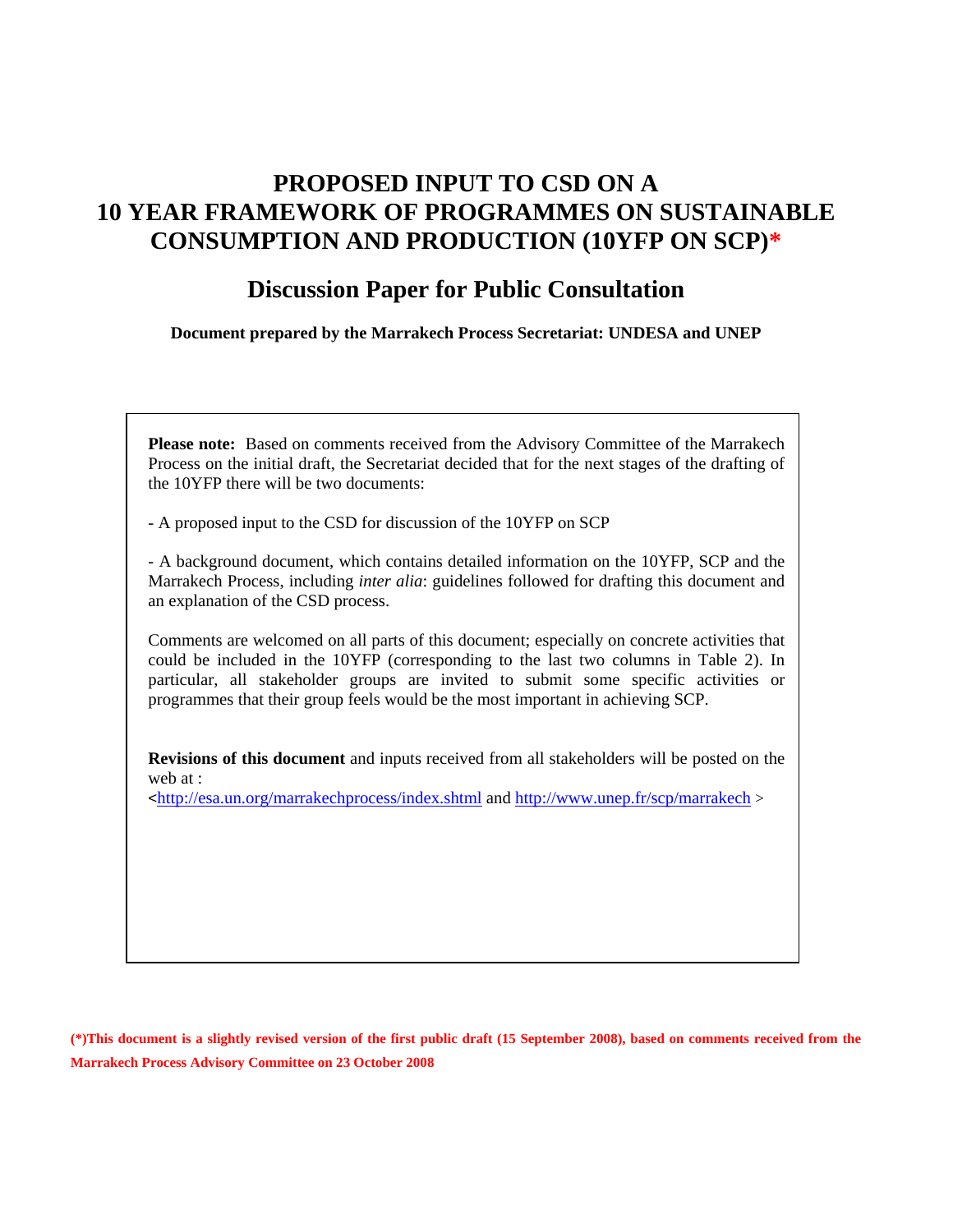## Table of Contents

| Table to be completed during the consultations with inputs from stakeholders and the Secretariat analysis of  |  |
|---------------------------------------------------------------------------------------------------------------|--|
| existing activities and actors, gaps to meet the regional and global needs, and examples of programmes, means |  |
|                                                                                                               |  |
|                                                                                                               |  |
|                                                                                                               |  |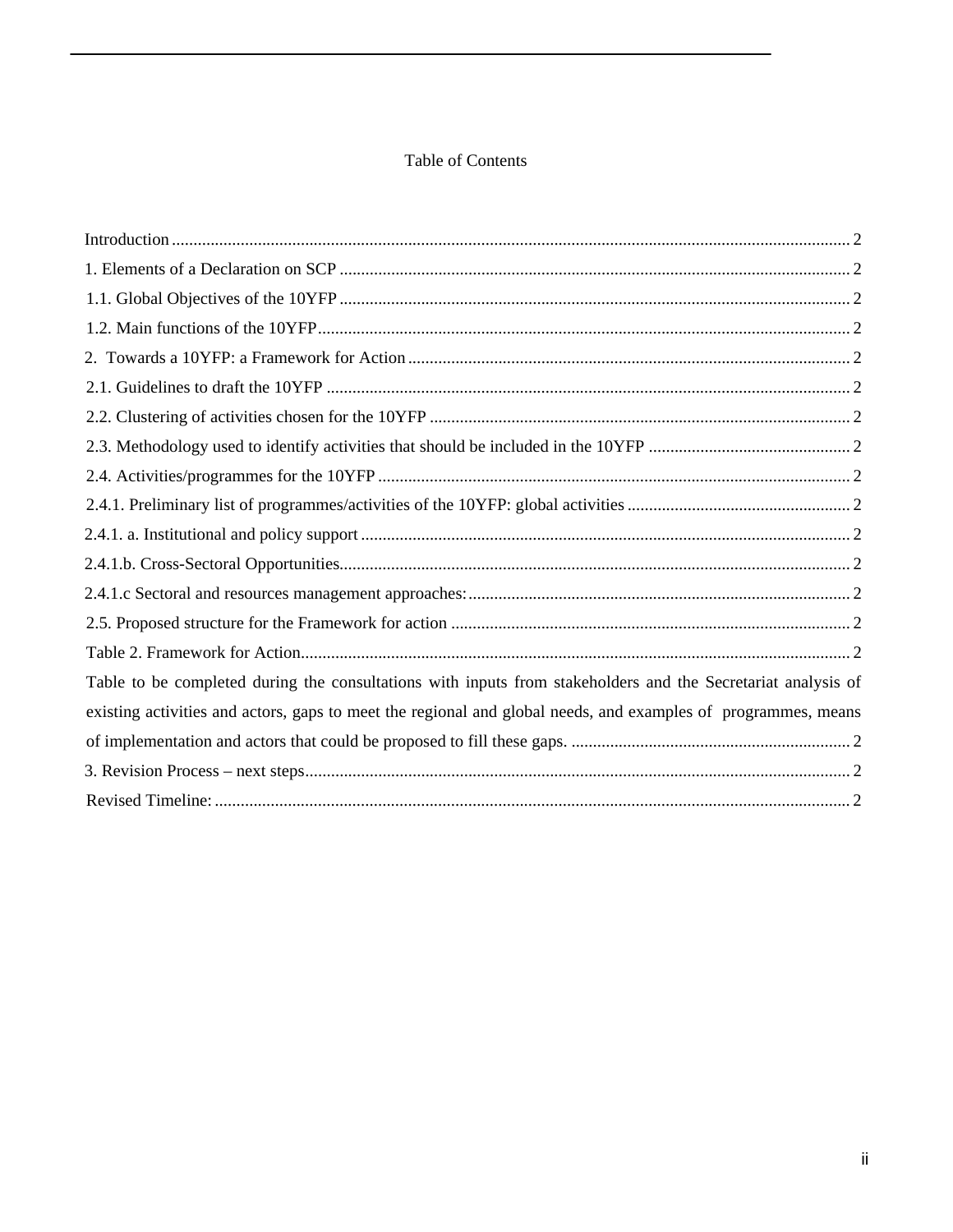# **PROPOSED INPUT TO CSD ON A 10 YEAR FRAMEWORK OF PROGRAMMES ON SUSTAINABLE CONSUMPTION AND PRODUCTION (10YFP)**

# **Introduction**

During the Rio Summit in 1992 the issue of 'sustainable consumption and production' (SCP) was elaborated in Agenda 21 and commitments were made. At the World Summit on Sustainable Development (WSSD) in Johannesburg in 2002, all countries agreed that SCP, along with poverty eradication and protection and management of the natural resource base, are the 3 overarching priorities to realize sustainable development. $\frac{1}{\pi}$ 

In the Johannesburg Plan of Implementation (JPOI), UN member states agreed to *"encourage and promote the development of a 10-year framework of programmes in support of regional and national initiatives to accelerate the shift towards sustainable consumption and production to promote social and economic development within the carrying capacity of ecosystems by addressing and, where appropriate, delinking economic growth and environmental degradation through improving efficiency and sustainability in the use of resources and production processes and reducing resource degradation, pollution and waste. All countries should take action, with developed countries taking the lead, taking into account the development needs and capabilities of developing countries, through mobilization, from all*  sources, of financial and technical assistance and capacity-building for developing countries."<sup>2</sup>

The JPOI further suggests a broad array of actions to foster SCP, including: $3$ 

- adoption and implementation of policies aimed at promoting sustainable consumption and production, including integrating SCP issues into national development strategies;
- investment in cleaner production, eco-efficiency and sustainable products and services
- technology transfer and capacity building to increase eco-efficiency;
- awareness raising campaigns and consumer information tools;
- promoting the collection and exchange of best practices, and know-how;
- encouraging industry to improve social and environmental performance;
- encouraging financial institutions to incorporate sustainable development considerations into their decision-making processes;
- providing training programmes to small and medium-sized enterprises (SMEs); and
- promoting public procurement policies that encourage development and diffusion of environmentally sound goods and services.

It was decided by member states at CSD-11 that "a 10YFP on SCP" will be discussed in the 2010-2011 cycle of CSD.

Consideration of the 10YFP by the UN Commission on Sustainable Development needs to move the SCP agenda along, building on Agenda 21 and the JPOI. It is thus of vital importance to define common

 $\overline{a}$ 

 $<sup>1</sup>$  Johannesburg Plan of Implementation, para. 14.</sup>

 $<sup>2</sup>$  Johannesburg Plan of Implementation, para. 15.</sup>

 $3$  Johannesburg Plan of Implementation, para. 15, 16, 17.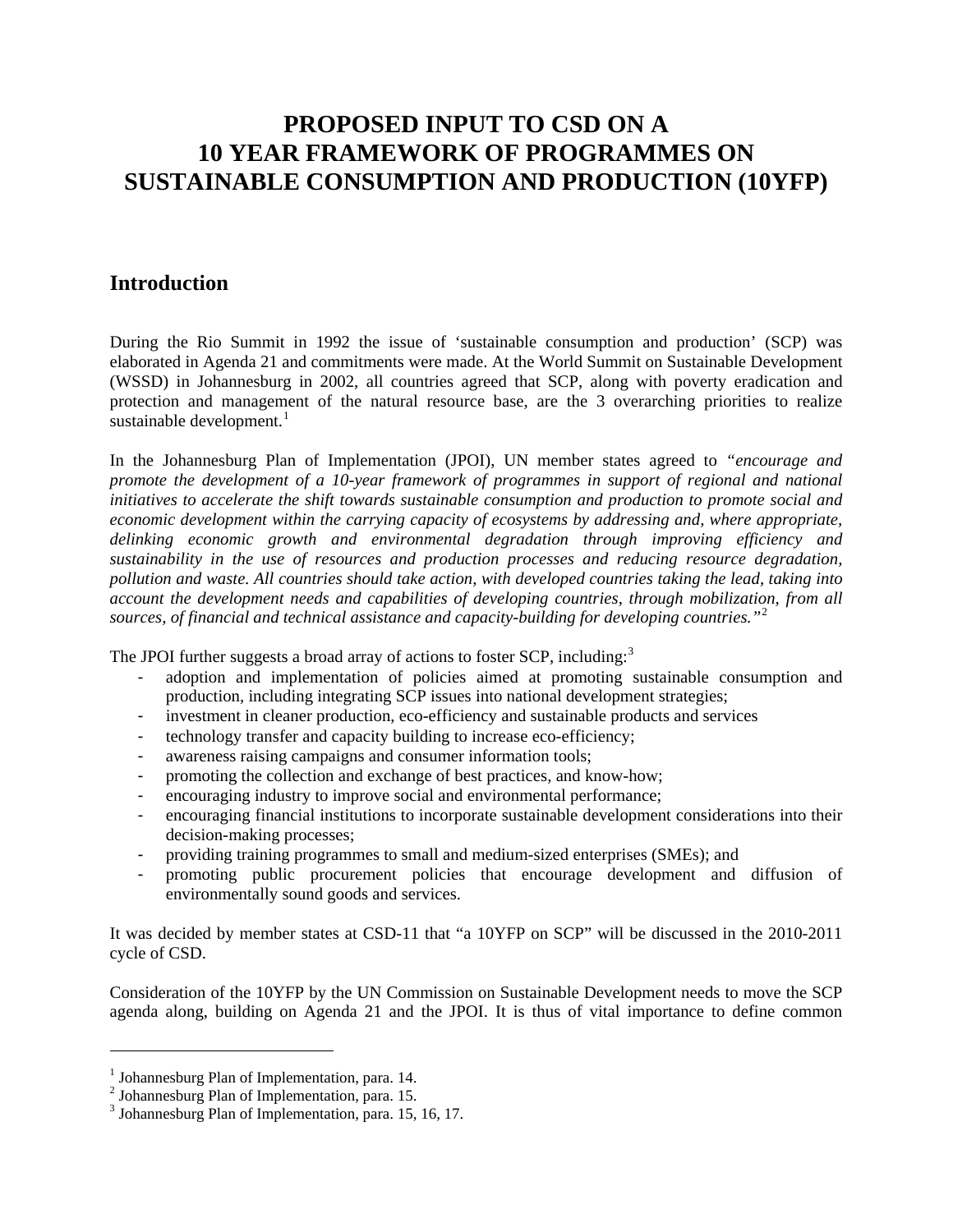principles and key priority areas for the international community to focus cooperation on specific activities (informed by regional and national priorities, needs and initiatives). The 10YFP should also provide incentives for all stakeholders to engage in and support concrete SCP-related actions. Though the structure of the 10YFP that will be negotiated at CSD 18 and 19 will be decided by member states of the Commission on Sustainable Development, input to the CSD should be structured to maximize its usefulness to member states. Based on previous CSD sessions, a range of possible outcomes for the 10YFP can be contemplated, including:

- 1. A "standard" CSD decision with 2-3 subheadings and about 2-2.5 pages of negotiated text for each (e.g. CSD-13);
- 2. An "umbrella approach" including global activities aimed at supporting regional and national SCP initiatives (through financing, capacity building, technical assistance, sharing of best practices, etc.), combined with regional activities responding to regional priorities and action plans elaborated inter alia through the Marrakech Process; or
- 3. A CSD decision modeled after the Mauritius Strategy for SIDS. This decision would be composed of two elements: (i) a declaration on the objectives and urgent relevance of the SCP agenda and (ii) a framework for action listing global and regional programmes/activities Given that SCP is a cross-cutting issue for every cycle of CSD, like the SIDS, the outcome document may be longer and touch on the SCP dimensions of the range of thematic issues dealt with by  $\text{CSD}$ .<sup>4,5</sup>
- 4. A matrix of policy options and practical measures by key stakeholders

We are seeking the views of the Advisory Committee and others, as appropriate, on a suitable structure for this input to CSD (see the background paper offering guidance on how to prepare for CSD), Yet, at this stage, it is particularly useful to focus on substantial activities and concrete actions to stimulate discussions among all stakeholders on what programmes this input to the 10YFP should contain. Though the 10YFP negotiated at CSD 19 may differ significantly from the 10YFP developed through consultations under the Marrakech Process as input to CSD 18 and 19, we refer simply to the 10YFP in the remainder of the text for simplicity.

This paper is structured in the following manner: The first section presents the potential elements of the declaration on SCP (overall objectives and main functions). The second section "Towards a 10YFP" focuses on a Framework for Action. It provides a preliminary list of potential programmes that could be integrated in a 10YFP. This section also proposes a structure of the framework of action clustering programmes and activities at both regional and global levels. Finally section 3 explains the consultation process and the next steps for the elaboration of this paper.

 $4$  The report of the Mauritius Strategy is available at:

http://daccessdds.un.org/doc/UNDOC/GEN/N05/237/16/PDF/N0523716.pdf?OpenElement

 $5$  The Mauritius Strategy is an annex of the resolution adopted at the meeting and addresses a range of sectoral issues and means of implementation; the strategy itself had been negotiated over the previous year.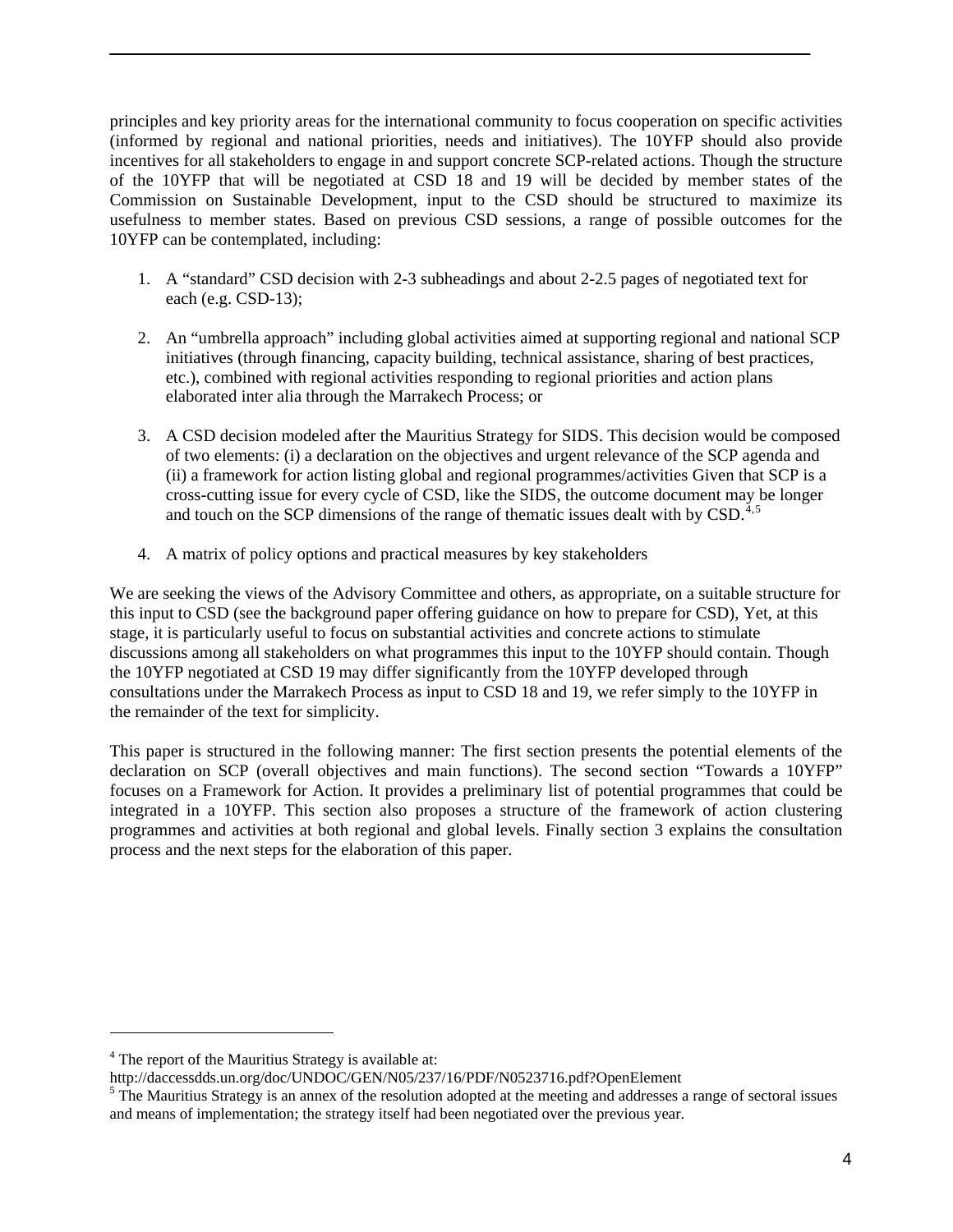# **1 Elements of a Declaration on SCP**

Whatever the structure of the decision adopted at CSD, it will need to clarify the objectives and functions of the framework of programmes on SCP. Such a statement of objectives might be incorporated into a CSD declaration/decision on Sustainable Consumption and Production. These objectives might be drawn from key elements of Agenda 21 and the JPOI related to SCP, as well as references to the principles of the Rio Declaration on Environment and Development, including, *inter alia*, the principle of common but differentiated responsibilities, and the Millennium Development Goals. Monitoring, assessment and reporting of progress made in implementing the programmes should also be addressed.

## **1.1 Global Objectives of the 10YFP**

The main objective of the 10YFP is to be a framework for action on SCP that countries and other stakeholders can endorse to accelerate the shift towards sustainable consumption and production patterns, thus promoting social and economic development within the carrying capacity of ecosystems.

Among the objectives which could be considered as guiding the elaboration and follow-up of the 10YFP are the following:

• Support the two other overarching objectives of the JPOI by :

- mainstreaming the sustainable use and management of natural resources in the decision making process of governments, private sector and civil society organizations; and

- scaling and speeding up progress towards meeting the relevant MDGs (including MDG7), raising living standards in developing countries in a sustainable manner;

- Support existing multilateral environmental agreements including climate change mitigation and adaptation measures;
- Decouple economic growth from environmental degradation (e.g., increase resource and energy efficiency, change unsustainable consumption and production patterns, dematerialize, move to a low-carbon economy);
- Stimulate demand for and supply of sustainable products and services in the market which would involve creation of new economic activities and productive jobs; within the carrying capacity of ecosystems;
- Promote more sustainable lifestyles, cities and societies;
- Enhance social development through investment in people and communities.

## **1.2 Main functions of the 10YFP**

This draft aims to provide a framework for action that the CSD may wish to recommend to all stakeholders, including governments at all levels, business organizations, NGOs and other Major Groups.

The main functions of the 10 YFP are to:

- encourage actions at all levels and international and regional cooperation to promote SCP;
- encourage further activities in priority sectors or consumption clusters with high resource intensity and of major economic, social and environmental importance where action is needed to foster SCP;
- support the identification and distribution of knowledge, finance, technical assistance and capacity building for activities to foster SCP and meet demands at all levels;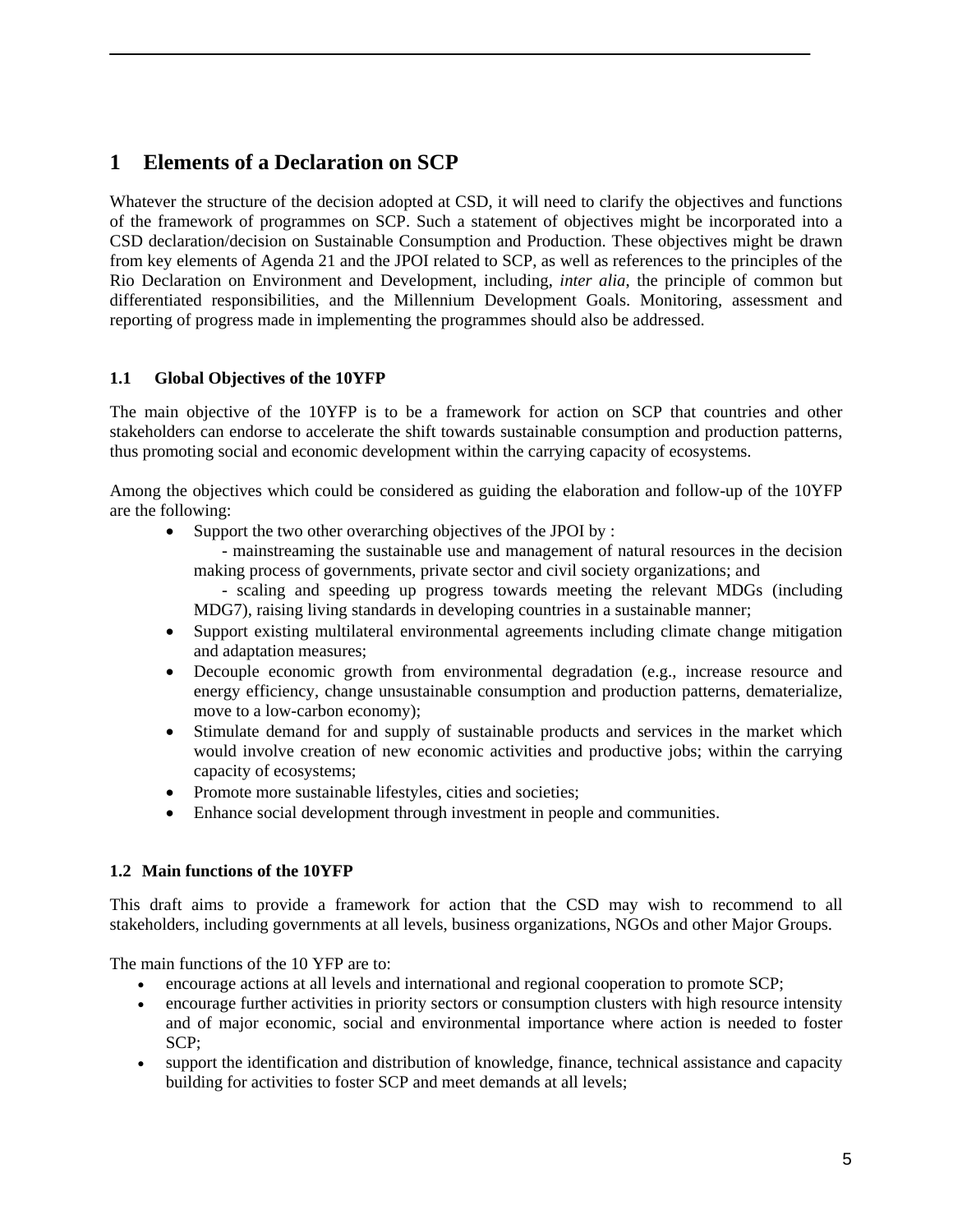- encourage and support governments wishing to establish policies and economic incentives to change consumption and production patterns, through partnerships, research, capacity building, pilot projects and award schemes;
- foster knowledge sharing, technology transfer, financing and capacity building for specific activities related to SCP with a special focus on the needs of developing countries;
- encourage countries or regions willing to set their own goals and priorities related to SCP.

# **2. Towards a 10YFP: a Framework for Action**

As its name suggests, the 10YFP has to provide **general programmes to support the implementation of SCP at the regional and national levels**. As regional priorities differ, a significant portion of the final 10YFP should contain region-specific activities. However, some of the programmes that will emerge are global in scope, thus providing an umbrella of global programmes for these regional programmes. Therefore, the 10YFP should offer global and regional level programmes.

#### **2.1 Guidelines to draft the 10YFP**

The elements of a 10YFP are being constructed on the following principles:

The 10YFP should:

- 1. be voluntary, flexible and not prescriptive;
- 2. be demand driven. Responding to the range of global, regional and national SCP priorities identified through the Marrakech Process and other needs assessments and being consistent with regional and national SCP action plans;
- 3. provide incentives to countries to engage more actively in SCP, whatever their current involvement in SCP issues and level of economic development;
- 4. be action-oriented and have entry points for all stakeholders, promoting the active engagement of all stakeholders; and
- 5. be supportive of and avoid duplicating existing activities and agreements, in particular, Multilateral Environmental Agreements (MEAs) and past CSD decisions.

## **2.2 Clustering of activities chosen for the 10YFP**

The 10YFP could be structured via various entry points, including regions, actors, elements in the production-consumption system, sectors, instrument clusters, etc (as many countries and regions have done). The structure presented below is based on an analysis of different options summarized in the background paper. It was decided to group priority areas for programmes/activities identified through the Marrakech Process under four clusters listed below and also in Table 1.

- A. Institutional and policy support
- B. Cross-sectoral
- C. Sectoral approaches
- D. Natural resources management

For all programmes to be included in the 10YFP, the typical CSD means of implementation will have to be examined. We grouped them into four categories: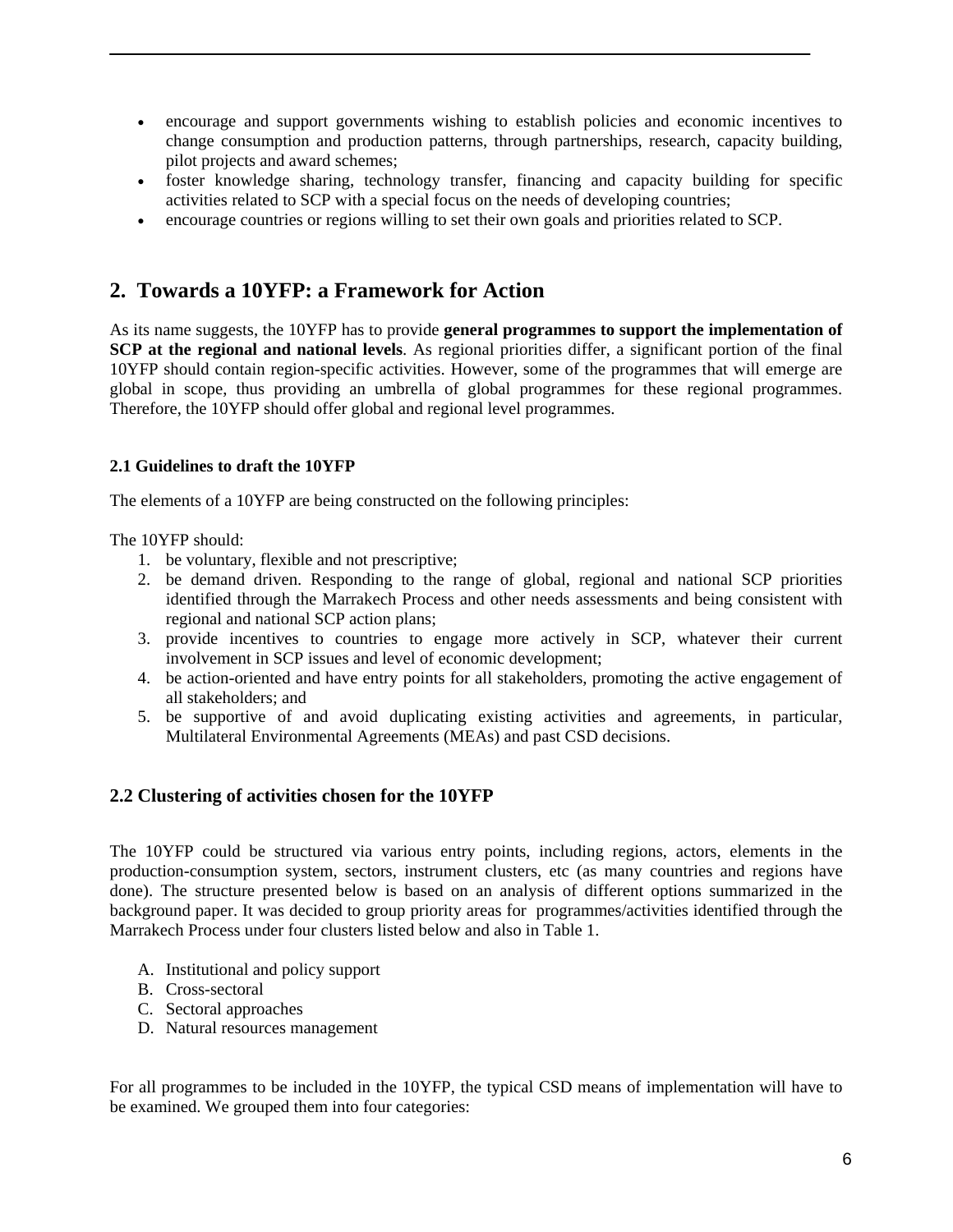- 1. mobilisation of financial resources from all sources
- 2. information and outreach,
- 3. technology transfer and capacity building,
- 4. partnerships and collaboration.

#### **2.3 Methodology used to identify activities that should be included in the 10YFP**

The identification, elaboration and follow-up of activities to be included in the 10YFP should be based on a gap analysis, lessons learned and best practices. For each of the areas above, an assessment of needs and existing activities has to be undertaken, in order to identify gaps that the 10YFP should address. Ideally, the gap analysis should be done both at the regional and at the global level.

For areas covered by Marrakech Task Forces, these Task Forces are in the best position to gather information on existing activities, best practices and identify gaps both at the regional and global level, as well as to suggest activities and programmes. For instance, the TF on Sustainable Public Procurement has developed and tested a tool to help countries design their procurement policies. They could suggest to scale up the number of countries that receive training and support to design their policies through mobilization of additional funding and translation of the tools in different languages.

For areas not currently covered by Marrakech Task Forces, identification of existing activities and gaps has to rely on other sources of information and processes.

Table 1 below summarizes in a very aggregate format the priorities identified through regional consultations under the Marrakech Process. It also shows the areas that are covered by Marrakech Task Forces and those which are not.

#### **2.4 Activities/programmes for the 10YFP**

This section presents examples of **global activities** that may be considered part of the 10YFP. Regional activities will be presented for all regions in the next draft, based on regional knowledge, Task Force activities, and new initiatives needed to identify gaps. The picture will be clearer once the Secretariat will have completed the review of existing activities and matched them to regional priorities and needs, identifying gaps (Table 2). The structure is such that it allows all stakeholders to contribute specific activities and programmes based on gaps they have identified at the national, regional and global levels.

#### **2.4.1 Preliminary list of programmes/activities of the 10YFP: global activities**

Though most of the specific activities included in the 10YFP will probably be tailored to regional needs, some activities are global in nature. Activities presented here were chosen on the basis of their relevance for SCP at large, their scalability and transferability for maximum impacts, and the potential for all stakeholders to contribute, supported, when appropriate, by the UN system. Most activities are crosssectoral programmes; sectoral activities/programmes and resource management activities need to be added. The Task Forces are expected to make proposals related to their areas of competence. For sectors/resources not covered by the Task Forces (transport/ water, energy, etc.) input will be sought, in particular from relevant organizations within the regions and within the UN system. Ways by which the 10 YFP on SCP could support existing commitments under MEAs and previous CSD decisions have been added based on the analysis of the linkages between the MEAs and the 10YFP (see background document).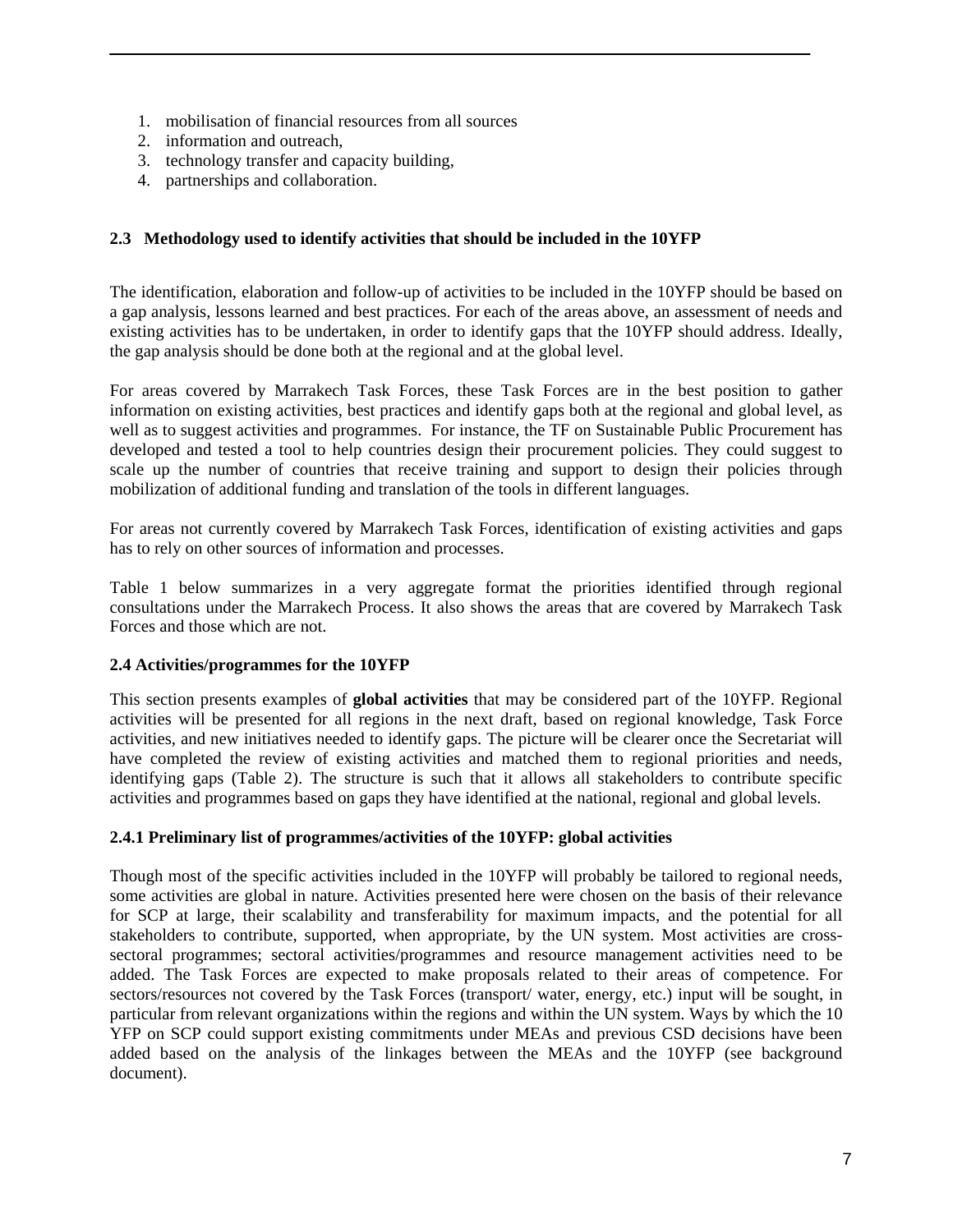**Table 1. Clusters of activities, expressed regional priorities, and coverage by Marrakech Task Forces**

| <b>Needs and priorities</b>                                 | Regions where it is a priority  | <b>Existing Task Forces</b> |  |
|-------------------------------------------------------------|---------------------------------|-----------------------------|--|
| 1 Institutional and policy support                          |                                 |                             |  |
| $\Box$ National action plans for SCP                        | Africa, Asia, Europe, LAC       | <b>NO</b>                   |  |
| Enabling SCP policies and instruments                       | All                             | N <sub>O</sub>              |  |
| 2 Cross-sectoral                                            |                                 |                             |  |
| $\Box$ Sustainable manufacturing and value<br>chains (SMEs) | All                             | N <sub>O</sub>              |  |
| $\square$ Sustainable products                              | Africa, Asia, LAC, Europe       | <b>YES</b>                  |  |
| $\Box$ Sustainable Procurement                              | Asia, LAC                       | <b>YES</b>                  |  |
| <b>Education for SCP</b>                                    | All regions                     | <b>YES</b>                  |  |
| Sustainable cities                                          | Asia, LAC,                      | <b>NO</b>                   |  |
| <b>3 Sectoral approaches</b>                                |                                 |                             |  |
| Mobility                                                    | Europe, Africa, Asia, West Asia | <b>NO</b>                   |  |
| Buildings and construction                                  | Europe, LAC, Africa             | <b>YES</b>                  |  |
| □ Food and agriculture                                      | Europe, Africa                  | NO.                         |  |
| Sustainable tourism                                         | LAC, Europe, Arab region        | <b>YES</b>                  |  |
| 4. Natural resources management                             |                                 |                             |  |
| Sustainable water use                                       | Africa, Asia, LAC               | <b>NO</b>                   |  |
| Sustainable energy use                                      | Africa, Asia, LAC               | <b>NO</b>                   |  |
| Integrated waste management                                 | Africa, Asia, LAC,              | <b>NO</b>                   |  |

The following remarks also apply:

- Many of these activities and partnerships already exist but resources are needed to scale them up in a region, or training, adaptation and financing are needed to diffuse to other regions.
- Many of the activities focus on environmental issues; the next draft will additionally integrate critical social and economic development issues.
- The list is preliminary and will be completed through consultations with the Marrakech Task Forces, major groups, and other stakeholders as appropriate. Stakeholder groups are invited to submit some specific activities or programmes that their group feels would be the most important in achieving SCP.
- In subsequent drafts, the selected activities will be presented following the framework of Table 1. For each activity, the means of implementation, including technical support, capacity building and finance, should be outlined.

# **2.4.1. a. Institutional and policy support**

# *National Action Plans for SCP*

#### *Support governments and regions to design and implement SCP programmes and projects, mainstreaming SCP at regional, national and local levels,*

Why?: Because economy-wide or sectoral SCP programmes are needed as a first step to mainstream SCP issues in policies and economy. It is also important to translate the general concept of SCP to the national and regional context, with its specific priorities and potential for interventions and change.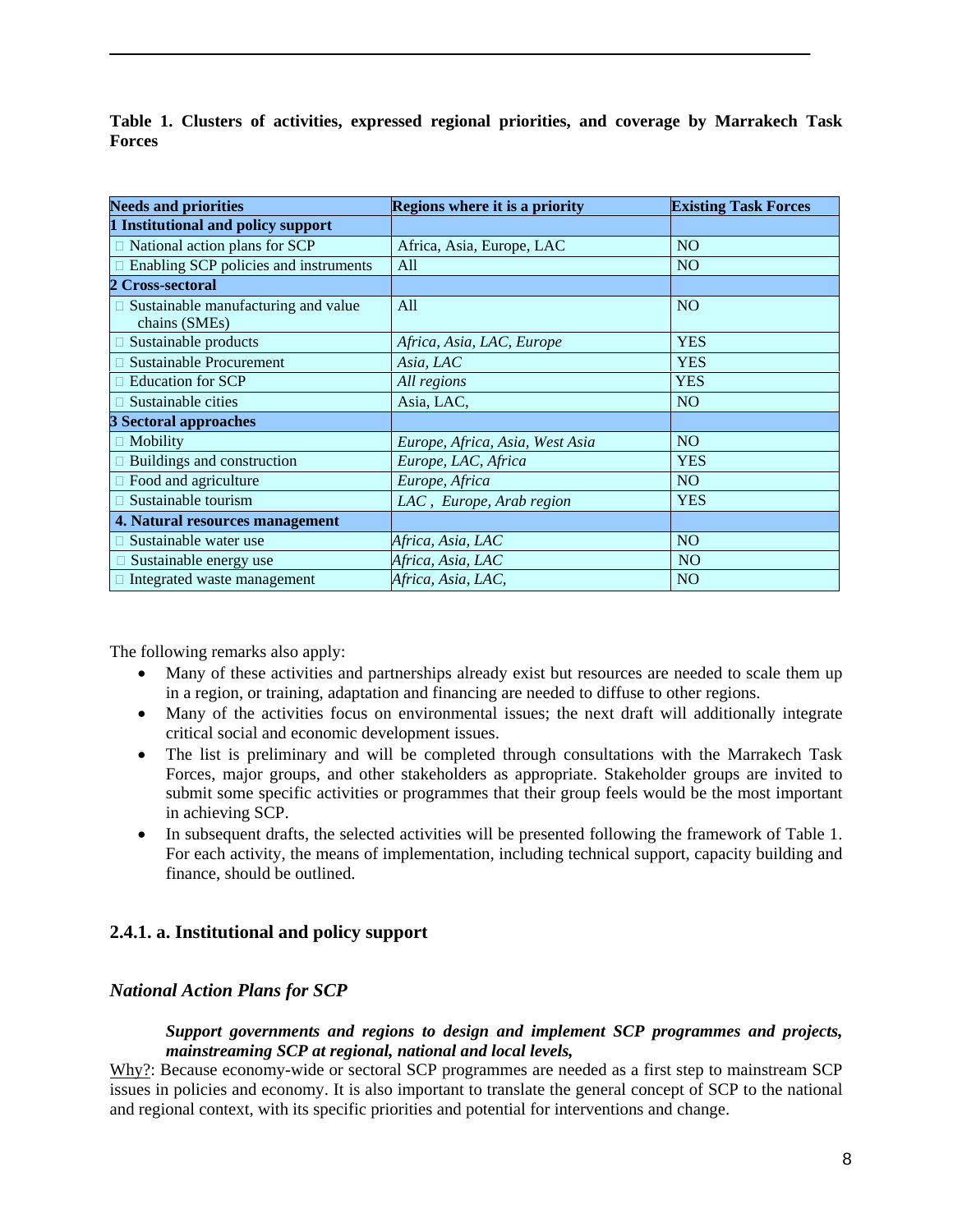How?: Supporting existing (UNEP DTIE, AMCEN) or creating new facilities (e.g. networks of excellence) that provide technical assistance, financial support; explaining guidelines provided by UNEP and others, exchanging best practices for inclusion of SCP into development strategies and sector strategies.

For whom? Both developed and developing countries wanting to draft SCP programmes or incorporate SCP in their sectoral or national sustainable development strategies.

#### *Support the scientific and technical community through public and private sector funded R&D for SCP*

Why? In order to advance technological innovation for cleaner production, and in order to better understand how to influence consumer societies in their transition to sustainable lifestyles. In addition to developing and disseminating best practices, research centers/help desks could identify critical economic, social and environmental aspects of SCP that need further research.

How? Strengthen collaboration, partnerships and funding on research, development and diffusion. For instance, help desks (housed in regional roundtables on cleaner production or SCP or in universities) could be nodes for dissemination of SCP toolkits developed by Marrakech Task Forces and other stakeholders. A wiki could be maintained by these centers to ensure immediate diffusion of information across the planet and dialogue among stakeholders (similar to the Roundtable on Sustainable Palm Oil (http://www.rspo.org/) or BioenergyWiki (http://www.bioenergywiki.net/index.php/Main\_Page).

By whom? For whom? By public and private sector research centers and academia, for countries seeking information, technical assistance or capacity building in best policy practices for SCP.

#### *Enabling national statistical institutes and other producers of statistical information to monitor economic, social and environmental pressures of consumption and production.*

 $W$ hy?: Currently the statistical system in many countries (nomenclatures and surveys) does not allow monitoring of trends related to consumption and production. Where countries do collect and present such data, it is often in different formats that make comparisons difficult. There are important economies of scale in this activity (nomenclatures are the same, surveys look a lot alike, etc.).

How?: Building upon existing national and international efforts to harmonize nomenclatures, survey methods, and economic-environmental accounting systems. E.g. include UNDESA's work.

For whom? All countries wanting to upgrade their statistical system in a way that is supportive of SCP.

#### *Enabling SCP policies and instruments*

#### *Promote/ support the integration of SCP in the policies of major development organizations and agencies*

Why? Major development organizations like UNDP, the World Bank, GEF, regional development banks, and national development cooperation agencies play a key role in developing infrastructure and institutions in developing countries. Hence, such organizations can play a major role in helping developing countries to 'leapfrog' to sustainable patterns of consumption and production patterns.

How? Setting up a dialogue or roundtable between such institutions, by strengthening the existing Cooperation Dialogue within the Marrakech Process or through a high-level Task Force. Reviewing existing projects elaborated by these organizations that may not be labeled as SCP but that provide successful case studies that can be shared widely. Providing support for the development of SCP-sensitive decision-making tools on investment in infrastructure and business development.

For whom? Multilateral agencies, regional banks and national development cooperation agencies.

#### *Coordinate SCP implementation across sectors within a geographic area*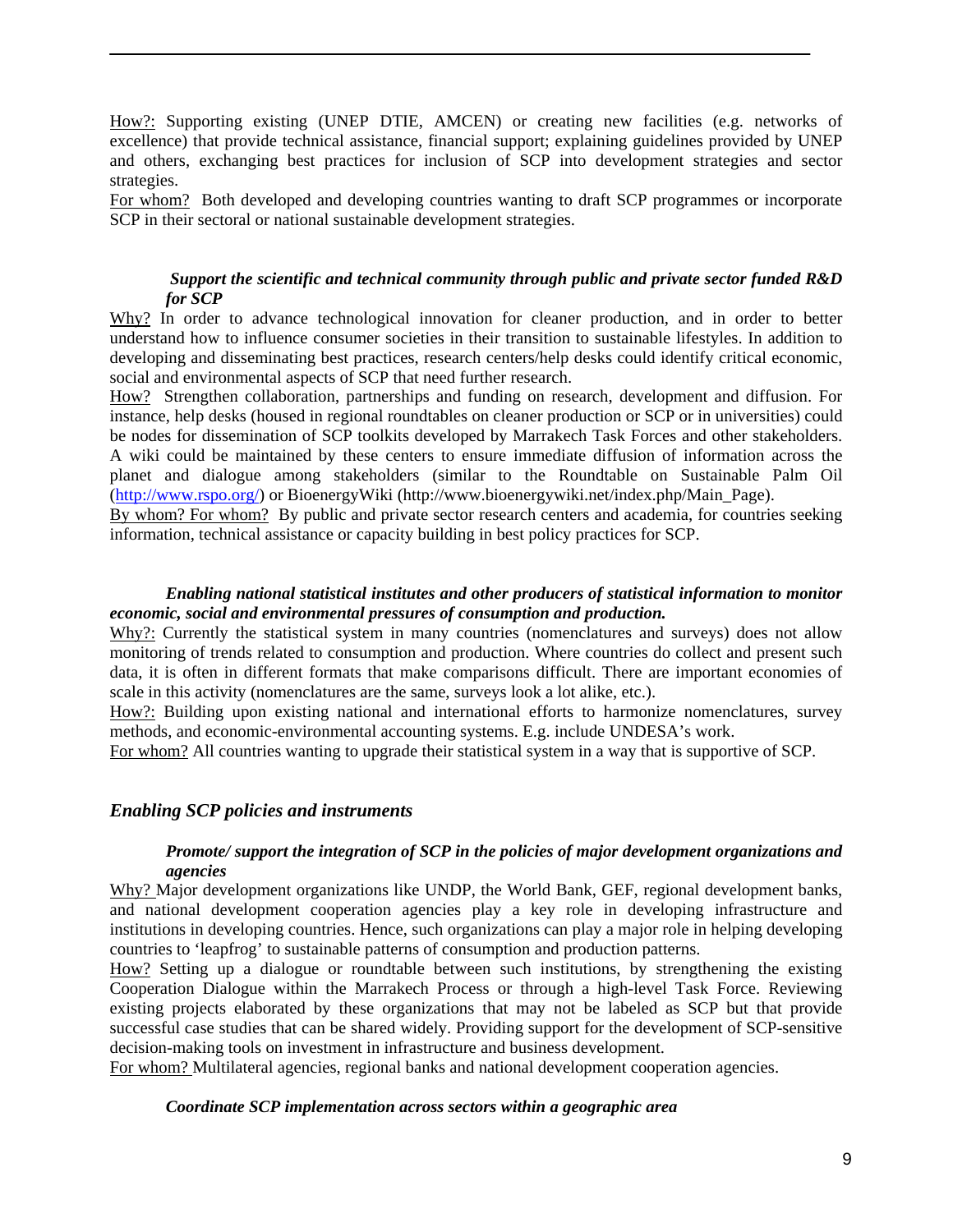What? Use sectors or projects with direct government involvement or strong government support to adopt sustainable practices by fully integrating SCP at the design stage (e.g. industrialization/eco-parks, tourism, transport, etc.).

Why?: because much of the value added of SCP resides in ex ante, cross-sectoral coordination and planning. And there are a lot of opportunities especially in greenfield sites, areas developed from scratch (e.g. coastal zones developed for tourism).

How?: Develop an assessment framework to document social and environmental benefits of cross-sectoral design for SCP pilot projects, for example in tourism development, housing projects, urban planning and transport, water and sanitation, industrial and trade zones. Work directly with counties, cities to better coordinate sectoral/resource goals for water, waste, energy etc.

By whom? For whom? Networks of local government authorities, for regional, urban planners.

#### *Enhance corporate environmental and social responsibility and accountability* (JPOI para 18)

Why?: Because current standards leave out many environmental and social costs not internalized by the firm. To internalize those, either regulations and incentives are changed or the industry is encouraged to improve social and environmental performance through voluntary initiatives, including Environmental Management Accounting (EMA), codes of conduct, certification and public reporting on environmental and social issues, taking into account such initiatives as the ISO and GRI guidelines on sustainability reporting.

How?: Dialogue between enterprises and the communities in which they operate and other stakeholders. Encouraging financial institutions to incorporate sustainable development consideration into their practices and developing workplace based partnerships and programmes, including education and training programmes.

By whom? For whom? ISO, chambers of commerce/industry federations, business associations for members and the larger community.

#### *Continue to promote the internalization of environmental costs and the use of economic instruments (JPOI para 19.b)*

Why?: Because without the internalization of these costs, it may not be in the business interest and in accordance with fiduciary duty to spend shareholder money on cleaner processes unless the firm can show that it will reduce costs in the future.

How?: By implementing the polluter-pays principle while not distorting international trade and investment and by providing incentives for industry to innovate.

By whom? For whom?: National and international organizations in cooperation with the private sector and civil society, recognizing the principle of common but differentiated responsibilities.

.

#### *Promote the ratification and implementation of relevant international legal instruments and protocols, and support the shift in focus on Life cycle Analysis (integrating the whole production and consumption process).*

Why?: Sustainable consumption and production is by nature a holistic concept that includes decisions of design, use, marketing and distributions of products as well as their disposal. In pushing the environmental agenda towards these traditionally-neglected elements of the product life cycle, the 10YFP can add value to the sustainable development debate in a manner that supports, but does not overlap with, existing MEAs.

How?: Involve secretariats of these agreements/conventions in the 10YFP and develop with them and member countries means of strengthening implementation of existing MEAs through SCP support. For whom?: all countries parties to the MEAs.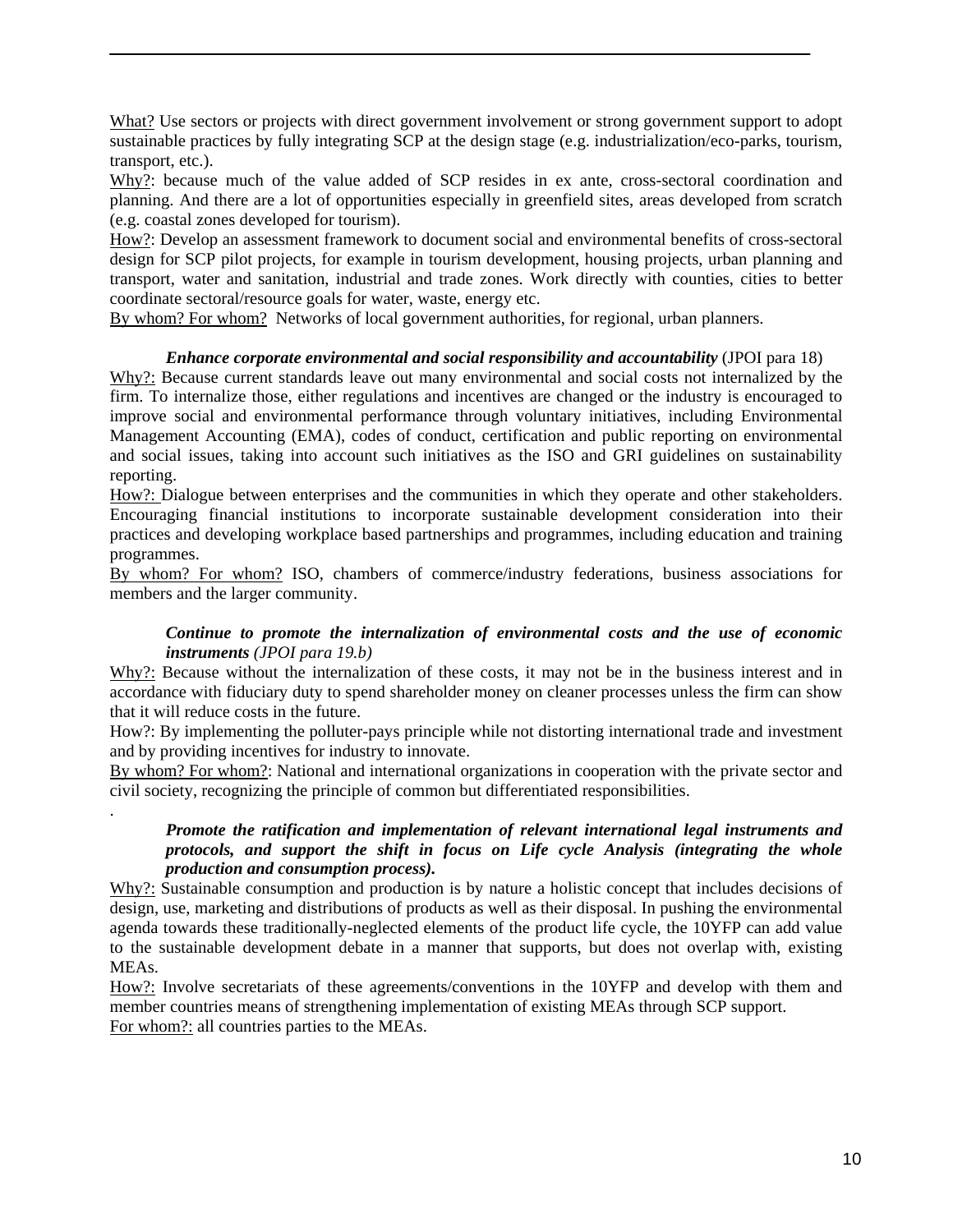## **2.4.1.b. Cross-Sectoral Opportunities**

#### *Promoting Sustainable Products*

*Support the creation of databases and the provision of information on sustainable products (including both environmental and social criteria) and address ways to lower certification costs to poor producers and to raise awareness among consumers* 

Why?: Because such information is a proven powerful tool to influence purchases, especially by governments and firms. But, the development and maintenance costs of such databases are high and partnerships may have to be put in place for their creation.

How? By supporting the construction and dissemination of electronic databases of sustainable products; including by connecting various national and regional efforts. This can be done through a) technical assistance from countries having developed such tools for their public/private procurement (US, Japan) to requesting countries; b) financial support to those developing countries wanting TA on such tools; c) regional or multilateral effort to constitute global databases.

For whom? All countries putting in place sustainable procurement, whether through public or private initiative.

#### *Support market transformation efforts for sustainable products*

Why? Because best practices have shown that the greatest impact is achieved from a combination of measures to push and pull the markets toward sustainability.

<sup>U</sup>How?U Through a variety of possible measures and partnerships with the private sector and consumer groups, including voluntary agreements, standards and labeling, environmental directives, eco-efficiency initiatives, supply chain training and capacity building and technical assistance.

For Whom? Governments, private sector and consumer organizations

#### *Promote Sustainable Manufacturing and Value Chains*

#### *Scale up and improve the supply chain by expanding the current work on greening the supply chains and leaner and cleaner production projects.*

Why?: SMEs represent most of the industrial fabric in many countries. Lack of access to financial, technology and human resources have proven to be critical bottlenecks for the adoption of both green and social best practices.

How?: Work with multinational corporations to implement Socially Responsible Supply Chains with their suppliers, often SMEs, across the world, adapting and using guidelines for greening the supply chain projects (e.g.. Mexico and GEMI on environmental footprint; Oxfam on social footprint). Work with consumer groups that provide the transparency and push-factor to incentivize participation of more companies in these programmes.

#### *Increase eco-efficiency in sectors with high resource intensity* **e.g. mobility, built environment, waste management, etc. (to be elaborated further depending on identified priorities at the regional and national levels)**

What? One common goal across the world might be to boost resource efficiency that stretches the use of all resources, including energy and slows down the increase in pollution, depletion of resources, and greenhouse gas emissions.

Why?: McKinsey estimates that this decoupling alone could create opportunities for businesses to invest \$170 billion a year from now until 2020, at a 17 percent average internal rate of return.

How?: Public- and private-sector leaders can lead the way by setting efficiency standards for appliances and equipment, financing energy efficiency upgrades, raising corporate standards for energy efficiency, and collaborating with energy intermediaries. Government can provide incentives for investments in these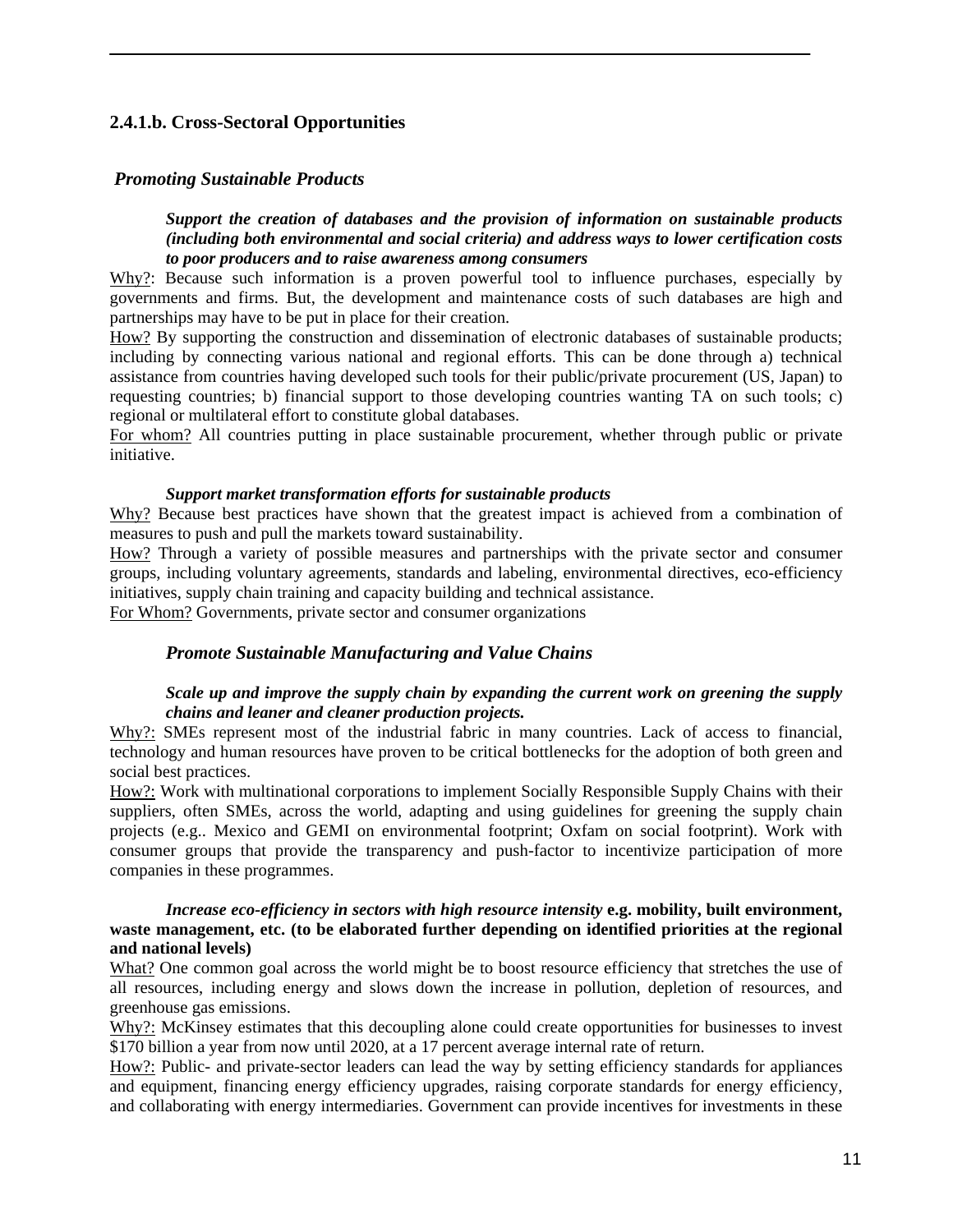areas and NGOs and consumer groups can provide awareness-raising. International and other organizations such as cleaner production centers can provide training programmes, especially to SMEs. The upcoming International Panel for Sustainable Resource Management' assessment report on decoupling expected first quarter of 2009 may be useful for guidelines. For whom? All sectors, regions and countries.

### *Supporting Sustainable Public Procurement (SPP)*

 *Enhance the ongoing work notably that of the Marrakech Task Force, to support governments at all levels working to implement sustainable procurement policies and procedures.* 

Why?: Because accelerating SPP is a powerful way to shift consumption patterns. The material produced by the MTF addresses the identified gaps, and there are a number of countries wanting to implement SPP.

How? By disseminating the assessment and training materials developed by the MTF on sustainable procurement. By mobilizing financial resources for developing further tools and conducting further training in interested countries.

For whom? Countries, cities and other entities wanting to put in place sustainable public procurement.

#### *Education for SCP*

#### *Develop and disseminate SCP modules for education curricula at all levels (schools, college, public service, on-the-job training)*

 $W$ hy?: Because, for SCP to succeed, the values of people have to be changed starting from a young age and a wide array of educational and training institutions have to be used.

How? Building on the preliminary curriculum development work of the TFs on education and sustainable lifestyle, develop curricula adapted to each grade level. At the college and university level, work with engineering, accounting, economic, finance, agriculture, etc. faculties to develop SCP curricula specific to these areas.

By whom? In cooperation with UNESCO, a coalition of groups involved in education could convene a high-level task force of educators to work on curriculum development.

For whom? For all countries requesting it

#### *Support governments wanting to promote low-resource intensity societies/lifestyles*

Why?: Because, without involvement of governments, a shift to more sustainable consumption patterns will occur much more slowly. And, there are probably big economies of scale (strategies can be replicated from country to country with adjustments)

How?: Take stock of what works on shaping consumer preferences. Publish guidelines. Provide technical assistance.

For whom?: All countries requesting it

#### *Encourage and leverage forums on alternative ways of consuming (including NGOs, community groups, cooperatives, and consumer groups)*

Why?: because awareness is still insufficient among policy-makers, other stakeholders.

How?: Create UNU-SCP, a network of universities, think tanks dedicated to SCP.

For whom?: Decision-makers (UNU delivers messages to people in the circles of power close to the UN).

*Create a resource repository and translation facility. This can include best practices databases*  Why? Existing SCP activities result in a wealth of best practice examples, guidelines, tools, etc. They must however be made available in a library-like e-system and, where possible, be translated for practical use.

How? Make available resources to translate tools, materials, best practices on SCP into major UN languages.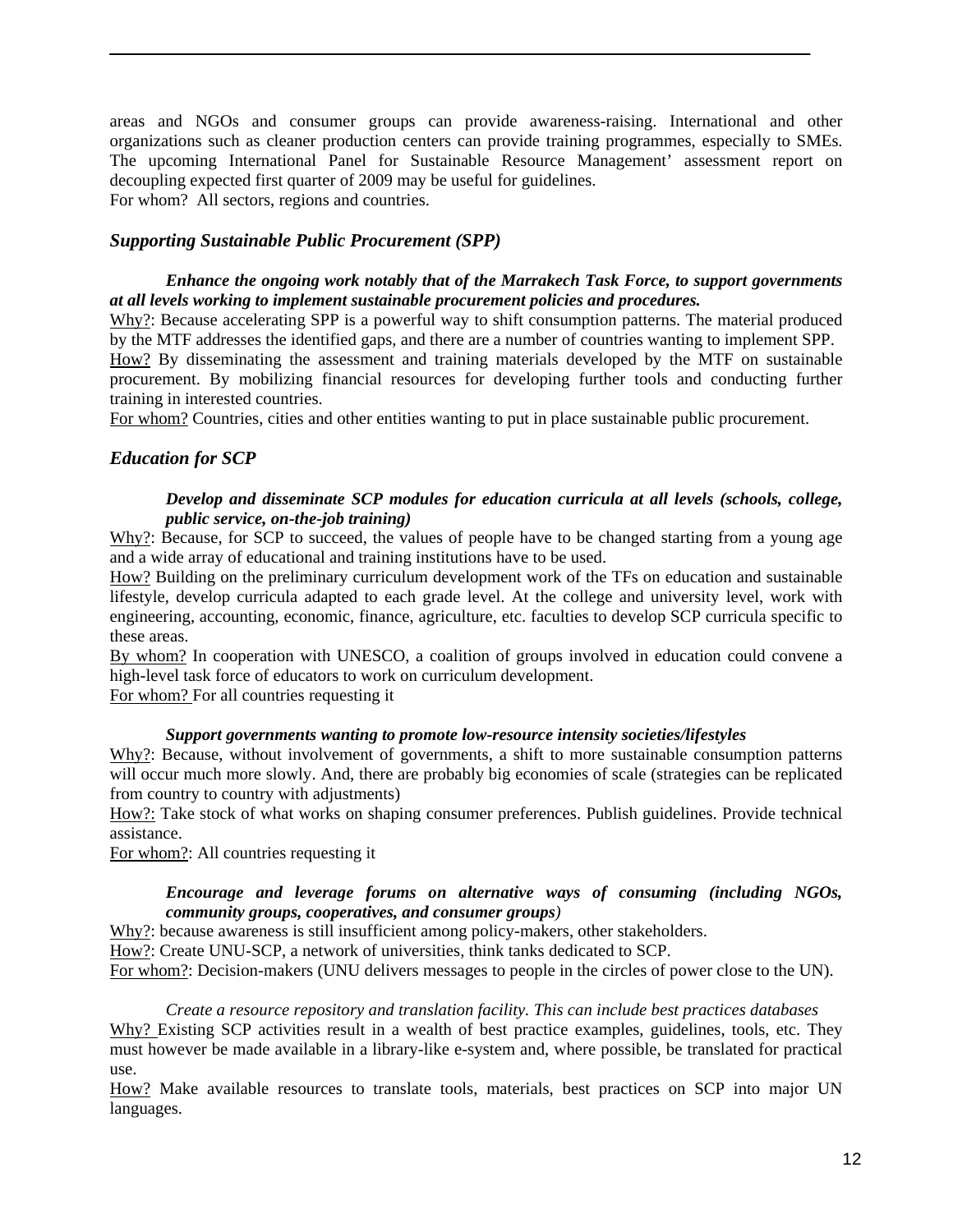For whom? Primarily developing countries, but all SCP practitioners will benefit, especially those in non-English-speaking environments.

#### *Create networks of excellence on SCP, particularly linking developing countries with developed countries and with each other (South-South cooperation)*

Why?: Because SCP has so far been mostly a developed country concern. Specific solutions and implementation methods have to be assessed or otherwise designed and adapted for developing countries. How?: Link applied research and pilot projects on SCP in developing countries. Base these centers of excellence in existing centers, for example the cleaner production centers of UNIDO and UNEP. The centers could deliver trainings such as those developed by the task Forces (e.g. on SPP). For whom? Both developed and developing countries.

#### *Sustainable Cities/Communities*

*Support communities wanting to develop a sustainable lifestyle plan for their communities or integrate such plans in their Local Agenda 21.* 

What?: Using the curriculum modules and tools developed by the TFs on education and on sustainable lifestyles (e.g., Creative Communities for Sustainable Lifestyles), help communities imagine their sustainable future and develop a plan to get there.

Why? Because many sustainability issues can only be dealt with at the local level. For whom? Local authorities, community groups.

*Supporting local governments to better integrate environmental, social and economic costs into urban planning and mobility planning alternatives and instruments* 

Why?: Because if sustainability /SCP concerns are not there from the planning stage in long-lived network infrastructure and other capital stock, ex post retrofitting is costly, inefficient, and cannot achieve crosssectoral synergies.

How?: Stocktaking/sharing of best practices /TA to local governments or countries.

By whom? For whom? Networks of local authorities, professionals engaged in sustainable transport and urban planning, for all jurisdictions requesting it.

## **2.4.1.c Sectoral and resources management approaches:**

This will generally be tailored to regional needs.

#### *Sustainable resource use*

*Continue to use financial instruments and mechanism to provide resources to developing countries to meet their capacity needs for training, technical know-how, and strengthening national institutions in reliable, affordable, economically viable, socially acceptable, and environmentally-sound energy, including promoting energy-efficiency and conservation, renewable energy, and advanced energy technologies. (JPOI 20 n). The same could be suggested for other resources.* 

Why?: Many commitments have already been made by developing countries that do not have the knowhow, capacity, and institutions to implement.

How?: Member countries could orient financing institutions to support SCP activities.

## **2.5. Proposed structure for the Framework for action**

Table 2 gives an example of how the gap analysis is being conducted to identify relevant activities for the 10YFP. In this table, a few representative examples of global level activities are considered. Note that, in general, more than one activity may be necessary to meet each priority areas.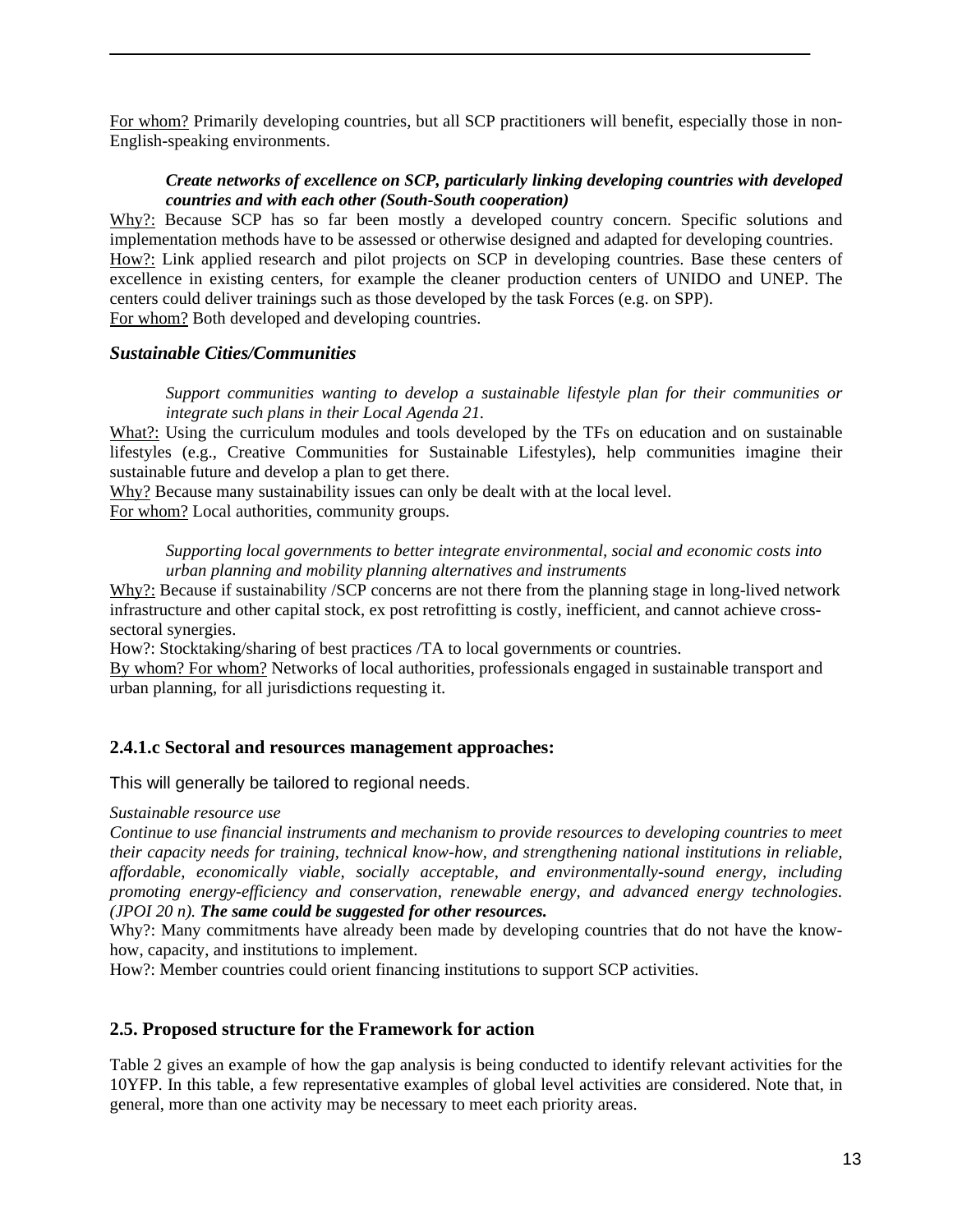Similar tables will be developed for all clusters of activities, both for the global and regional levels. Active participation of Major Groups, Task Forces, and other stakeholders in the completion of these matrices is critical to the next steps of the drafting of the 10YFP. See preliminary results of the mapping of existing SCP programmes and the demand for SCP identified through regional consultations in the background paper.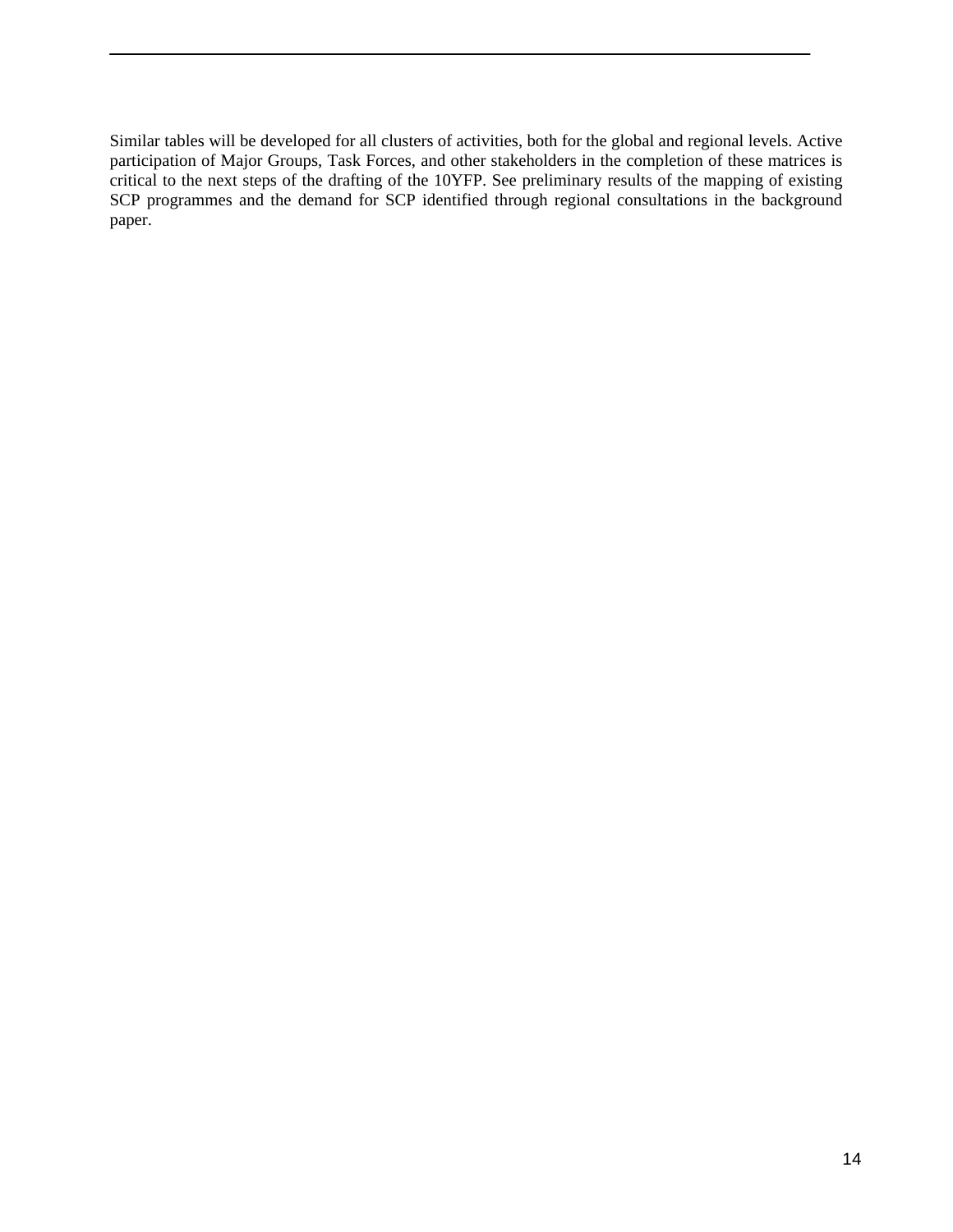#### **Table 2. Framework for Action**

**Table to be completed during the consultations with inputs from stakeholders and the Secretariat analysis of existing activities and actors, gaps to meet the regional and global needs, and examples of programmes, means of implementation and actors that could be proposed to fill these gaps.** 

| <b>Priority Areas</b>               | Existing $^1$     | $\text{Gaps}^2$                        | <b>Proposed</b>                   | <b>Means</b> of | <b>Actors</b>         |  |
|-------------------------------------|-------------------|----------------------------------------|-----------------------------------|-----------------|-----------------------|--|
| for the                             | <b>Activities</b> |                                        | Programmes <sup>3</sup>           | implementatio   |                       |  |
| framework                           |                   |                                        |                                   | $\mathbf n$     |                       |  |
| 1. Institutional and policy support |                   |                                        |                                   |                 |                       |  |
| Mainstream $\Box$ UNEP<br>1.A.      |                   | Economy-wide or                        | Supporting existing Identify the  |                 | <b>Specific</b>       |  |
| <b>SCP</b><br>into<br>the           |                   | Guideline sectoral SCP                 | activities or creating source of  |                 | Actors:               |  |
| national                            | s on              | programmes are                         | new facilities (e.g.              | financing and   | UNEP,                 |  |
| development plans                   | national          | present in only a few networks of      |                                   | means of        | AMCEN,                |  |
|                                     | <b>SCP</b>        | regions and                            | excellence) explain delivery for  |                 | NEPAD and             |  |
|                                     | strategies        | countries.                             | existing guidelines, the          |                 | LAC Forum of          |  |
|                                     | □<br>$\dddotsc$   | Including concepts                     | share best practices, programmes. |                 | Ministries of         |  |
|                                     |                   | of SCP in national                     | to facilitate the                 |                 | Environment,          |  |
|                                     |                   | and regional context inclusion of SCP  |                                   |                 | <b>TF Cooperation</b> |  |
|                                     |                   | helps prioritize them consideration in |                                   |                 | with Africa,          |  |
|                                     |                   | for action.                            | plans.                            |                 | Major Groups          |  |
| 1.B.a. Continue to                  |                   |                                        |                                   |                 |                       |  |
| promote the                         |                   |                                        |                                   |                 |                       |  |
| internalization of                  |                   |                                        |                                   |                 |                       |  |
| environmental                       |                   |                                        |                                   |                 |                       |  |
| costs and the use                   |                   |                                        |                                   |                 |                       |  |
| of economic                         |                   |                                        |                                   |                 |                       |  |
| instruments                         |                   |                                        |                                   |                 |                       |  |
| 1.B.b. Support the                  |                   |                                        |                                   |                 |                       |  |
| scientific and                      |                   |                                        |                                   |                 |                       |  |
| technical                           |                   |                                        |                                   |                 |                       |  |
| community                           |                   |                                        |                                   |                 |                       |  |
| through public and                  |                   |                                        |                                   |                 |                       |  |
| private sector                      |                   |                                        |                                   |                 |                       |  |
| funded R&D for                      |                   |                                        |                                   |                 |                       |  |
| <b>SCP</b>                          |                   |                                        |                                   |                 |                       |  |
| 1.B.c. Support                      |                   |                                        |                                   |                 |                       |  |
| existing MEAs                       |                   |                                        |                                   |                 |                       |  |
| 2. Cross-sectoral opportunities     |                   |                                        |                                   |                 |                       |  |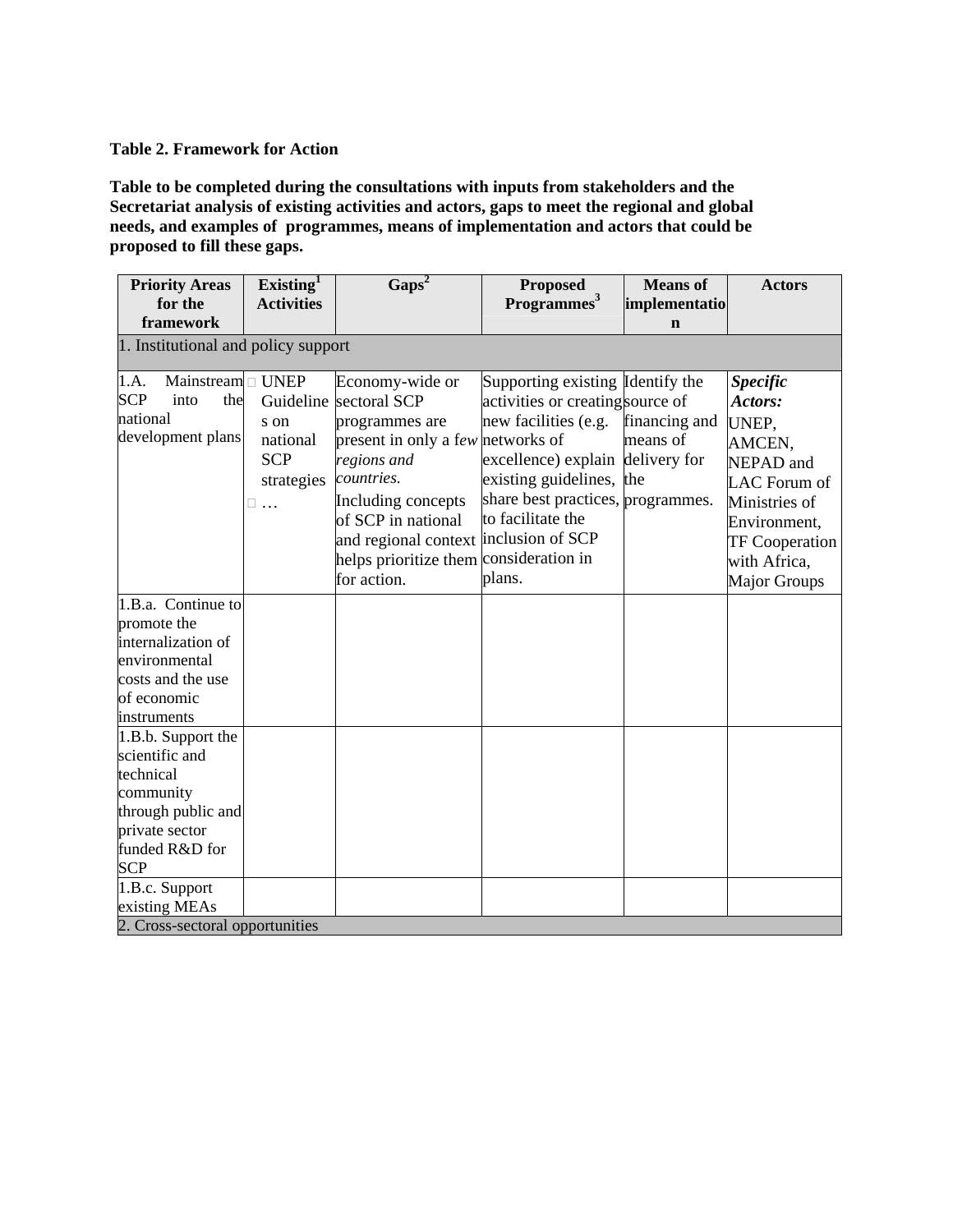| <b>Activities</b><br>Collaborative<br>Few developing<br>Labeling and<br>countries have<br>environmental<br>labels and national<br>Program, EuP<br>certifying and<br>accrediting<br>agencies.<br>Information<br>Lack of mutual<br>recognition of<br>labels and<br>proliferation of<br>labels instead of<br>utilization of<br>international labels,<br>creating market<br>access issues.<br>manufacturing and Environment financial,<br>Businesstechnical,<br>Programme, etc. have proven to supply chains and | Programmes <sup>3</sup><br>Support the diffusion<br>and scaling up of<br>collaborative activities<br>through partnerships<br>with local and national<br>NGOs, governments<br>etc.<br>Lack of access to Scale up and improve Identify the<br>the supply chain by<br>and expanding the current financing and<br>capacity building, work on greening the means of | implementatio<br>$\mathbf n$<br>source of | EU, CLASP,<br><b>Task Force</b><br>Sustainable<br>Products,<br>IFC, UNIDO,<br><b>UNEP, Acumen</b><br>Fund, Grofin |
|--------------------------------------------------------------------------------------------------------------------------------------------------------------------------------------------------------------------------------------------------------------------------------------------------------------------------------------------------------------------------------------------------------------------------------------------------------------------------------------------------------------|----------------------------------------------------------------------------------------------------------------------------------------------------------------------------------------------------------------------------------------------------------------------------------------------------------------------------------------------------------------|-------------------------------------------|-------------------------------------------------------------------------------------------------------------------|
|                                                                                                                                                                                                                                                                                                                                                                                                                                                                                                              |                                                                                                                                                                                                                                                                                                                                                                |                                           |                                                                                                                   |
|                                                                                                                                                                                                                                                                                                                                                                                                                                                                                                              |                                                                                                                                                                                                                                                                                                                                                                |                                           |                                                                                                                   |
| be<br>a<br>adoption of both<br>Production<br>green and social<br>best practices.<br>Programme,<br>No<br>general<br>guidelines,<br>programmes<br>practices<br>been compiled.                                                                                                                                                                                                                                                                                                                                  | criticalleaner and cleaner<br>bottleneck for the production projects.                                                                                                                                                                                                                                                                                          | delivery for<br>the<br>programmes.        | Africa Fund,<br>E+CO, NAFTA<br>CEC, GEMI,<br>WBSCD, ICC,<br>Multi-national<br>corporations,                       |
|                                                                                                                                                                                                                                                                                                                                                                                                                                                                                                              |                                                                                                                                                                                                                                                                                                                                                                |                                           |                                                                                                                   |
|                                                                                                                                                                                                                                                                                                                                                                                                                                                                                                              |                                                                                                                                                                                                                                                                                                                                                                |                                           |                                                                                                                   |
|                                                                                                                                                                                                                                                                                                                                                                                                                                                                                                              |                                                                                                                                                                                                                                                                                                                                                                | principles, or best<br>have               |                                                                                                                   |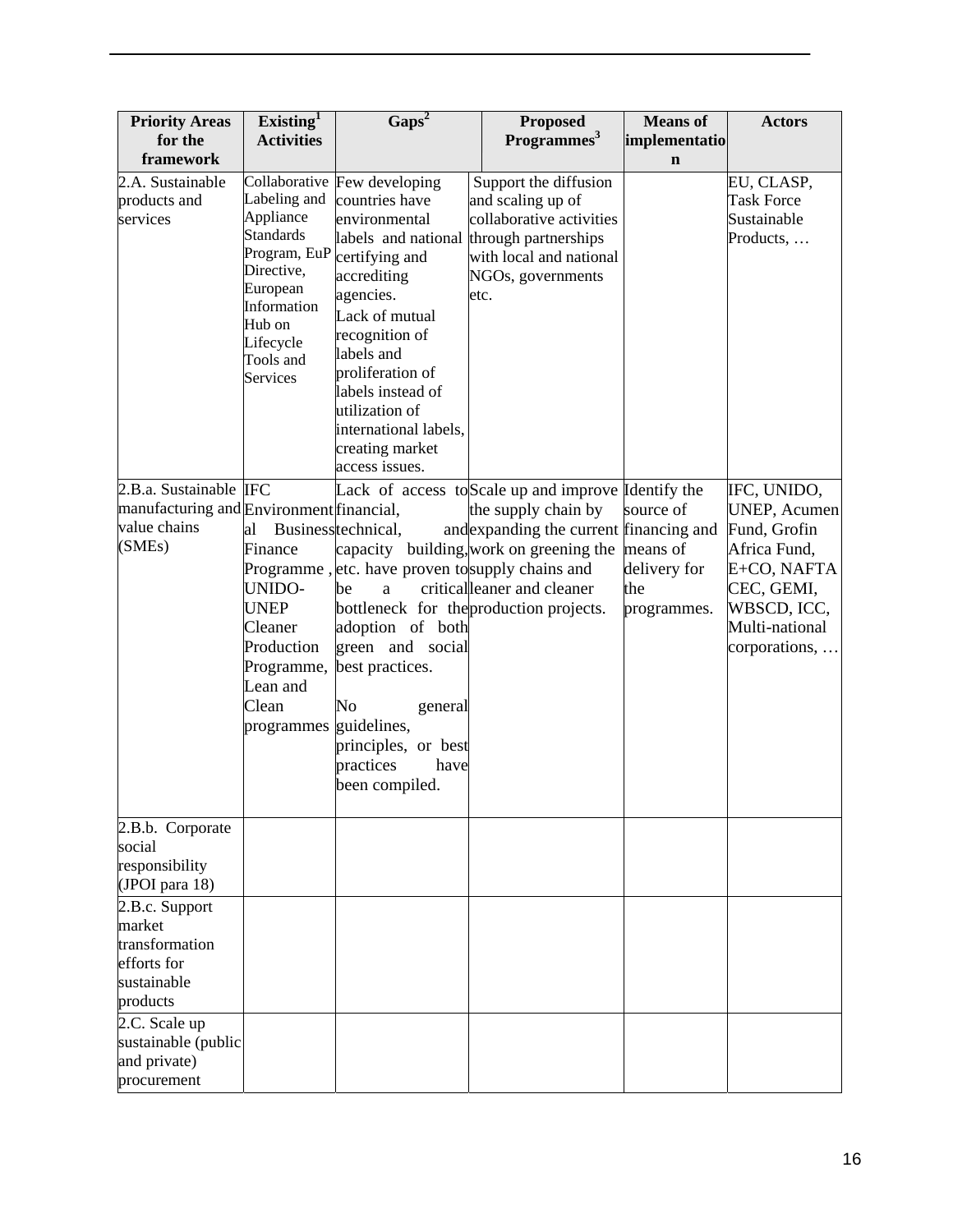| <b>Priority Areas</b><br>for the<br>framework                                    | Existing <sup>1</sup><br><b>Activities</b> | $\overline{\text{Gaps}^2}$ | <b>Proposed</b><br>Programmes <sup>3</sup> | <b>Means</b> of<br>implementatio<br>$\mathbf n$ | <b>Actors</b> |
|----------------------------------------------------------------------------------|--------------------------------------------|----------------------------|--------------------------------------------|-------------------------------------------------|---------------|
| 2.D.a. Promote                                                                   |                                            |                            |                                            |                                                 |               |
| sustainable<br>education and                                                     |                                            |                            |                                            |                                                 |               |
| sustainable                                                                      |                                            |                            |                                            |                                                 |               |
| lifestyles                                                                       |                                            |                            |                                            |                                                 |               |
| 2.E.Sustainable                                                                  |                                            |                            |                                            |                                                 |               |
| <b>Cities Supporting</b>                                                         |                                            |                            |                                            |                                                 |               |
| local                                                                            |                                            |                            |                                            |                                                 |               |
| governments to                                                                   |                                            |                            |                                            |                                                 |               |
| better integrate                                                                 |                                            |                            |                                            |                                                 |               |
| environmental,                                                                   |                                            |                            |                                            |                                                 |               |
| social and                                                                       |                                            |                            |                                            |                                                 |               |
| economic costs                                                                   |                                            |                            |                                            |                                                 |               |
| into urban                                                                       |                                            |                            |                                            |                                                 |               |
| planning                                                                         |                                            |                            |                                            |                                                 |               |
| 3. Sectoral Opportunities                                                        |                                            |                            |                                            |                                                 |               |
| 3.A. Mobility                                                                    |                                            |                            |                                            |                                                 |               |
| 3.B. Building and                                                                |                                            |                            |                                            |                                                 |               |
| construction                                                                     |                                            |                            |                                            |                                                 |               |
| 3.C.                                                                             |                                            |                            |                                            |                                                 |               |
| Food/Agriculture                                                                 |                                            |                            |                                            |                                                 |               |
| 3.D. Sustainable                                                                 |                                            |                            |                                            |                                                 |               |
| Tourism                                                                          |                                            |                            |                                            |                                                 |               |
| 4. Resources management: Promote sustainable water, energy, and waste management |                                            |                            |                                            |                                                 |               |
| 4.A.Sustainable                                                                  |                                            |                            |                                            |                                                 |               |
| energy use                                                                       |                                            |                            |                                            |                                                 |               |
| 4.B. Sustainable                                                                 |                                            |                            |                                            |                                                 |               |
| water use                                                                        |                                            |                            |                                            |                                                 |               |
| 4.C. Integrated                                                                  | Various                                    |                            |                                            |                                                 |               |
| waste managementMEAs, Asian                                                      |                                            |                            |                                            |                                                 |               |
|                                                                                  | Institute of                               |                            |                                            |                                                 |               |
|                                                                                  | Technology,                                |                            |                                            |                                                 |               |

 $<sup>1</sup>$  Existing activities and actors result from the ongoing supply analysis.</sup>

 $2^{\circ}$  Gaps are identified by comparing existing activities to priority needs.

<sup>3.</sup> Programmes arise from the "How" section in the above list of activities.